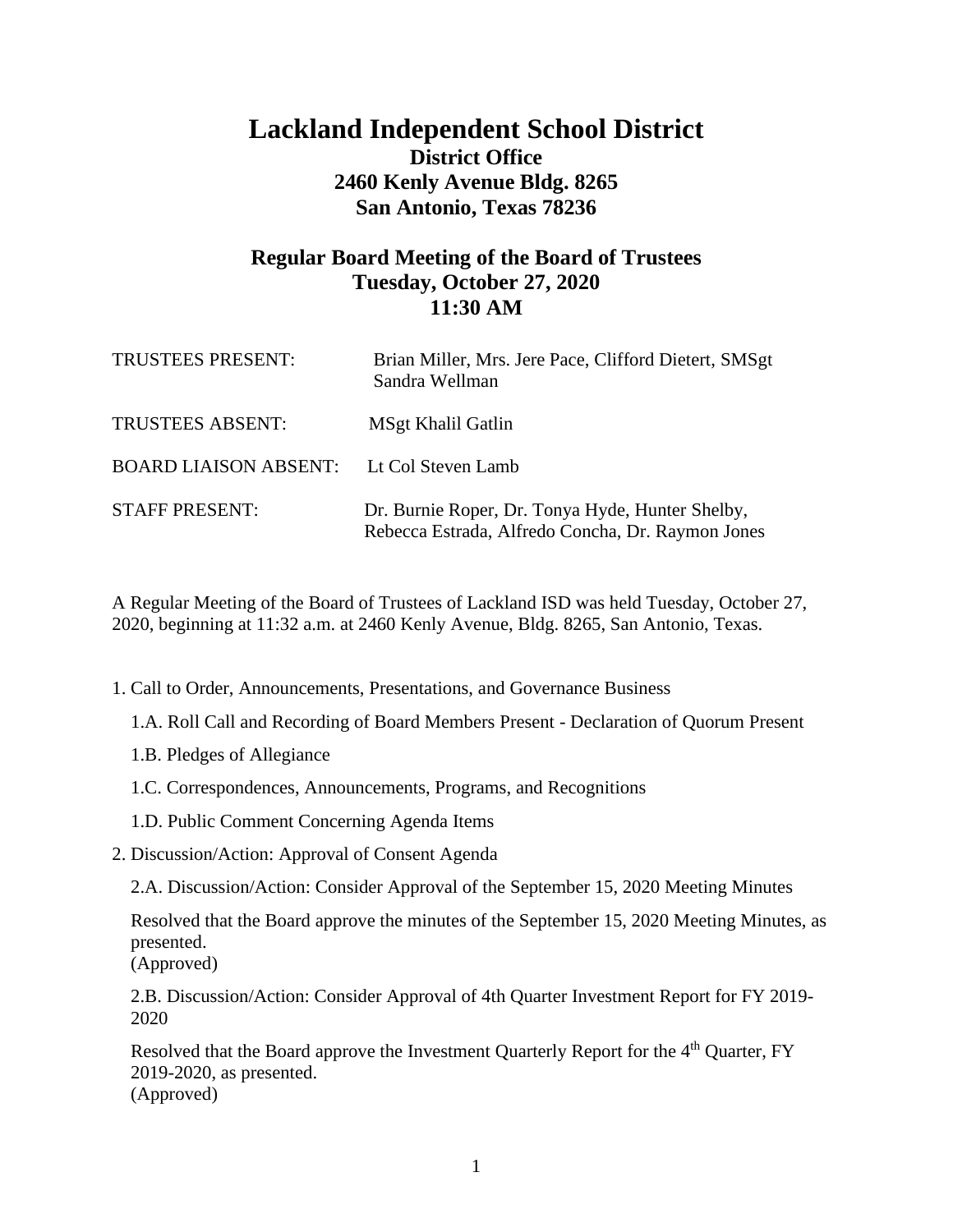2.C. Discussion/Action: Consider Approval of the Annual Investment Report for 2019-2020

Resolved that the Board review and approve the Annual Investment Report for 2019-2020, as presented.

(Approved)

2.D. Discussion/Action: Consider Adoption of a Resolution Approving Independent Sources of Instruction Related to Investment Responsibilities for FY 2020-2021

Resolved that the Board adopt a resolution approving Independent Sources of Instruction related to Investment Responsibilities, as presented. (Approved)

2.E. Discussion/Action: Consider Approval of the Investment Brokers and Investment Sources for 2020-2021

Resolve that the Board approve the recommended Investment Brokers and Investment Sources for 2020-2021, as presented. (Approved)

2.F. Discussion/Action: Consider Adoption of a Resolution on Investment Policy and Strategies for FY 2020-2021

Resolved that the Board adopt the attached Resolution on Investment Policy and Strategies, as presented.

(Approved)

3. Curriculum and Programs

3.A. Discussion/Action: Consider Approval of District Performance Objectives for 2020-2021 School Year

Resolved that the Board approve the Campus Goals and Performance Objectives for the 2020- 2021 School Year, as presented for Lackland Elementary and Stacey Jr/Sr High Schools. (Approved)

3.B. Discussion/Action: Consider Approval of Campus Performance Objectives 2020-2021

Resolved that the Board approve the Lackland Independent School District Goal and Performance Objectives for the 2020-2021 School Year, as presented. (Approved)

3.C. Discussion: National Math and Science Initiative (NMSI) Presentation

(No Board Action Required)

3.D. Discussion: DoDEA Grant 2015-2020 and Advancement Via Individual Determination (AVID) Presentation

(No Board Action Required)

4. Technology

4.A. Discussion/Action: Consider Approval of Audio-Visual Upgrades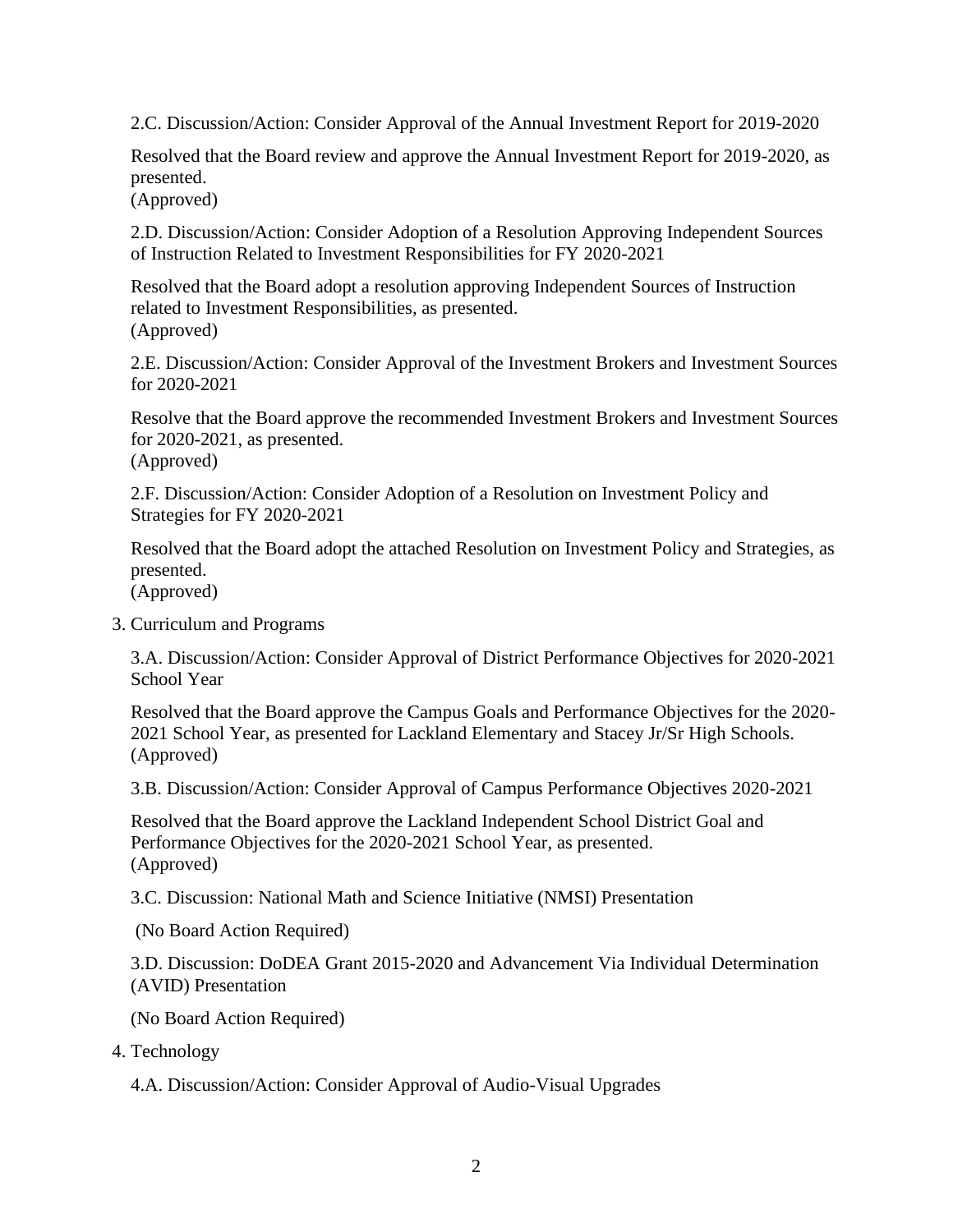Resolved that the Board approve the purchase of interactive displays and ancillary equipment from Data Projections at a total cost not to exceed \$50,000.00, as presented. (Approved)

5. Operations

5.A. Discussion/Action: Consider Approval of Ben Reyna Contracting for Building 8226 Renovation

Resolved that the Board approve the award of a contract to Ben Reyna Contracting Inc. for the renovation of building 8226 in the amount of \$277,874.00, as presented. (Approved)

6. Finance

6.A. Discussion/Review: Review of August and September 2020 Financial Statements

(No Board Action Required)

6.B. Discussion/Review: Review of August and September 2020 Vouchers and Expenditures

(No Board Action Required)

6.C. Discussion/Action: Consider Approval of Budget Change #1, FY 2020-2021

Resolved that the Board approve the recommended Budge Change #1, as presented. (Approved)

6.D. Discussion/Review: State of the Budget, FY 2020-2021

(No Board Action Required)

7. Closed Session

The Board will convene in Closed Session as authorized by the Texas Government Code, Chapter 551, et. Seq (TGC §551.074 and TGC §551.075)

7.A.1. Superintendent Employed: Samantha Linder - Cassedy Ryan - Annabell Dres - Karen Escalante - Brittany Lopez - Regina Parham

7.A.2. Superintendent Accepted Resignations: Lissa Rivera - Joe Melchor

- 7.A.3. Discussion of Personnel Matter
- 7.B. The Board will reconvene in Open Session and take appropriate action on items discussed in Closed Session.
- 7.B. 1. No Board Action Required
- 7.B. 2. No Board Action Required
- 8. Other Business and Adjournment

8.A. Calendar: Veterans Day: November 11, 2020; November Regular Board Meeting, November 17, 2020; Staff Development/Student Holiday, November 23-24, 2020; Thanksgiving Holiday, November 25-27, 2020